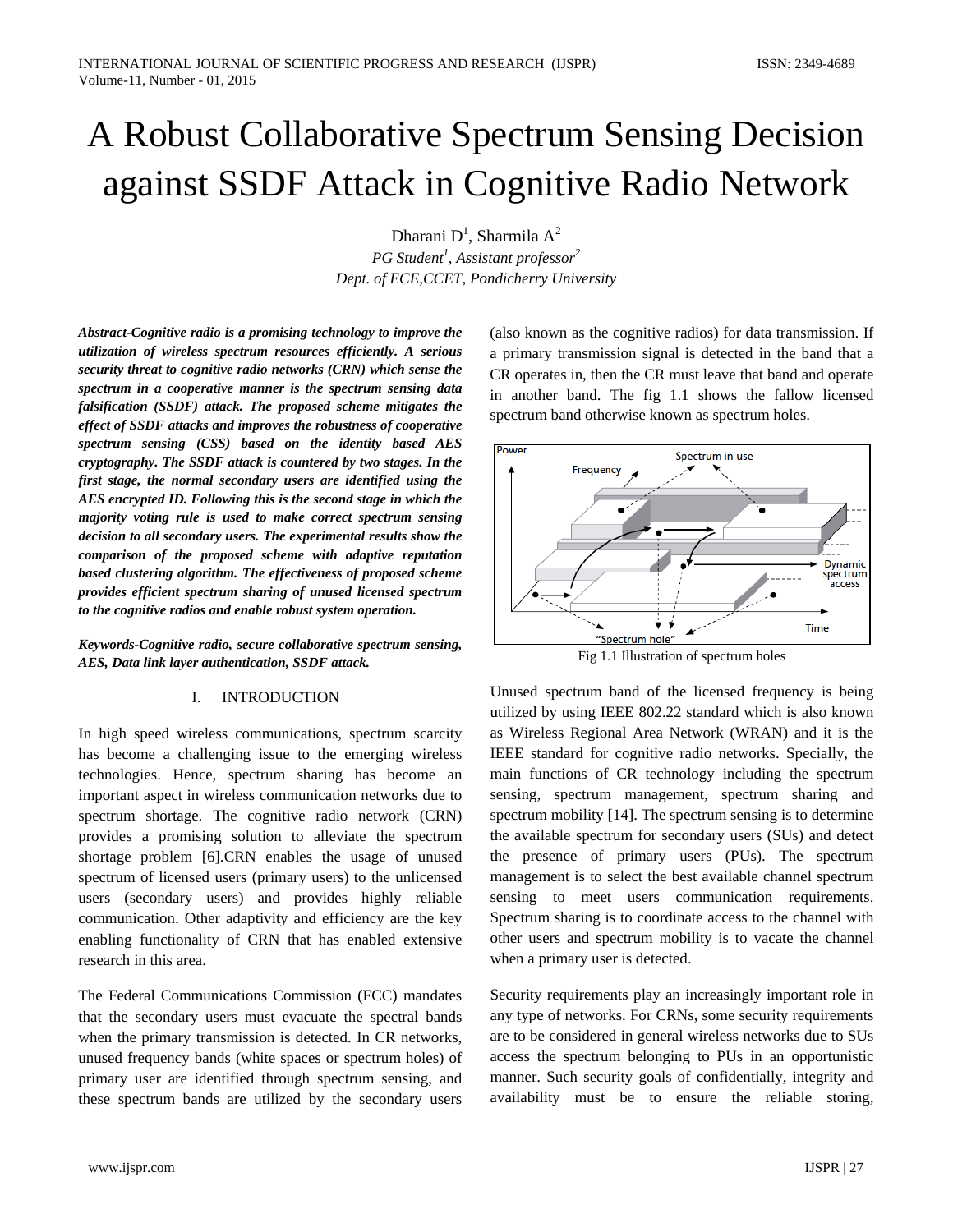transmitting and processing of information [18]. Confidentiality assures that the data is transformed unintelligible to an unauthorized entity, or otherwise ensures privacy of authorized users. Integrity is an assurance that the data received is exactly as sent by an authorized entity. Availability refers to the ability of PUs and SUs to access the spectrum.

CR network is vulnerable to malicious attacks and selfish attacks that could disrupt its operation. The two well known security threats in CR networks are incumbent emulation (IE) or primary user emulation (PUE) attack and spectrum sensing data falsification attack.



Fig 1.2 SSDF attack model in collaborative spectrum sensing

Spectrum sensing data falsification attack, also known as the Byzantine attack, takes place when an attacker sends a false local spectrum sensing result to the fusion center, thereby making a wrong spectrum-sensing decision. It causes inefficient spectrum sharing of the CRNs. Fig 1.2 shows the transmission flow of SSDF attack in collaborative spectrum sensing (CSS).This attack targets centralized as well as distributed CRNs.

In this paper, we initiate a reliable collaborative spectrum sensing decision against the spectrum sensing data falsification attack. This proposed scheme enables more robust system operation and provides efficient spectrum utilization of unused licensed spectrum band to the cognitive radios.

The rest of this paper is organized as follows. In section II, a brief review of traditional detection schemes to combat against the SSDF attack is presented. In section III, the proposed system model for SSDF attack detection based on identity based AES cryptography and secure collaborative spectrum sensing decision technique is to be discussed in detail. The simulation results and discussions of the proposed system compared with the adaptive reputation based clustering method are provided in section IV. Finally, the paper is concluded in the section V.

# II. TRADITIONAL DETECTION SYSTEMS OF SSDF ATTACK

In [1] and [3], an adaptive reputation based clustering algorithm to defend against collaborative SSDF attack is detailed by a sequence of phases. Initially, the nodes in CRN are clustered based on the sensing information and initial reputation of the nodes. The final decision is decided through intra-cluster and inter-cluster voting. The results of final decision is propagated back to the clusters and then to the individual nodes for adjusting the reputation of the nodes.

In paper [2], a trusted collaborative spectrum sensing technique based on Location Reliability and Malicious Intention (LRMI) was proposed to detect the malicious user in mobile CRNs. In [4], the authors proposed the Enhanced Weighted Sequential Probability Ratio Test (EWSPRT) and Enhanced Weighted Sequential Zero/One Test (EWSZOT) techniques to defend against SSDF attack. To counter SSDF attacks in CR-MANETs (Cognitive Radio Mobile Ad-hoc Networks), a consensus-based cooperative spectrum sensing scheme was modeled in paper [5].

A weighted decision fusion algorithm based on Least Mean Square (LMS) algorithm was proposed to reduce the effect of SSDF attack in [7]. In [8], the authors proposed a scheme to counter SSDF attacks based on hard decision regardless of independent attacks or cooperative attacks and to improve the robustness of CSS. In paper [9], a secure communication by spread spectrum modulation and encryption algorithm with CR technology was presented.

In [10], density based SSDF detection (DBSD) scheme was presented to countermeasure the SSDF attack in cooperative spectrum sensing CRNs. In the paper [11], a novel trust scheme called sensing guard was proposed to counter collusive SSDF attack based on the trustworthiness of each SU in CSS environment. To mitigate the intermittent SSDF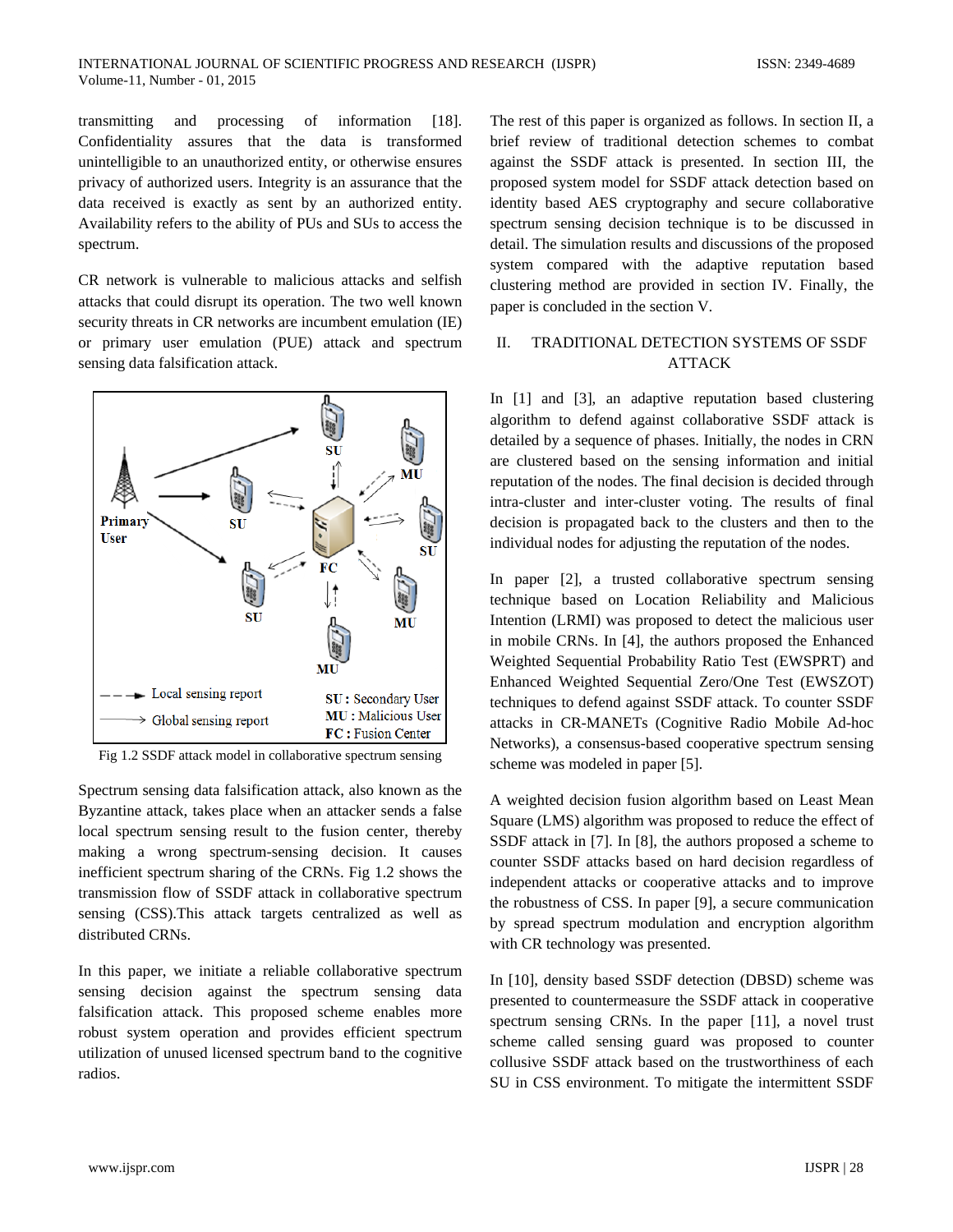attack based on Beta Sequential Probability Ratio Test (BSPRT) in [12].

A secure cooperative spectrum sensing scheme based on identity-based and threshold cryptography in [13] was designed especially for MANET security and to recognize the occurrence of SSDF attack. The analysis of AES cryptographic techniques are to be presented in [15]-[16].

# III. SSDF ATTACK DETECTION BASED ON IDENTITY BASED AES CRYPTOGRAPHY AND SECURE CSS DECISION TECHNIQUE

The SSDF attack causes the data collector to make a wrong spectrum-sensing decision and the spectrum utilization to the malicious user. It also degrades the entire performance of the fusion center decision results to cognitive radios.

In the proposed method, the defense against SSDF attack is done by two phases. Figure 2.1 shows the representation of proposed system model.



Fig 2.1 Proposed system model representation

The ID of secondary nodes is encrypted by AES algorithm along with the different sensing results of sensed spectrum in the initial phase. Then, the correct spectrum sensing decision is made based on the majority rule by the co-operation of all secondary users sensing results to the fusion center.

The secret key used for encryption is generated and distributed from a trusted third party, and it serves as an authentication center to carry out the key distribution to both CR user and fusion center. The key should be time varying, so the malicious user cannot be able to decrypt the authorized secondary user ID. Hence the fusion center can be able to easily identify the cognitive radio users and malicious users with high accuracy.

# A. SUs ID encryption

In order to prevent the impersonation attack; each secondary user's ID sequence needs to be kept secret from the attackers and key should be time varying. The ID sequence is generated by using two steps: first a pseudo-random (PN) sequence is generated by using Linear Feedback Shift Register (LFSR) with a initial vector of unused primary spectrum sensing information. Then, the PN sequence is encrypted with the AES algorithm. Which uses a 256-bit secret key is used for the AES encryption. Hence it achieves maximum possible security against the malicious attackers and identifying authorized secondary users accurately.

The secure ID information is generated through a cryptographic algorithm using the shared secret key between the cognitive radios and fusion center. An AES 256-bit key is used to encrypt the ID information of each cognitive radio (secondary users) along with the identified spectrum holes by the primary users. This process is providing a more secure transmission of the spectrum hole information to the fusion center.

# B. AES algorithm implementation

The Advanced Encryption Standard (AES) is a symmetric key block cipher algorithm and it is otherwise known as secret key cryptographic algorithm. It has a variable length of 128,192,256 bits and supports the block size of 128 bits in 10, 12, 14 rounds depending upon the key size.

In this paper, AES 256 bit key is used to encrypt the data blocks of 128 bits in 14 rounds. The fig 2.2 shows the general representation of AES algorithm implementation. It consists of four stages that have number of repetitions depending upon the key length of the AES encryption. The four stages are:

# (1) Add Round Key

In this stage, each byte in the  $4 \times 4$  array is to be added to the round key array using bit-wise XOR operation.

# (2) Sub Bytes

In this stage, each byte in the  $4 \times 4$  array is simply mapped to another byte based on a lookup table called S-box (Substitution or transposition box).

# (3) Shift Rows

Here except the first row of an array matrix, each byte from the second row of a  $4 \times 4$  array is shifted to left by a number of bytes.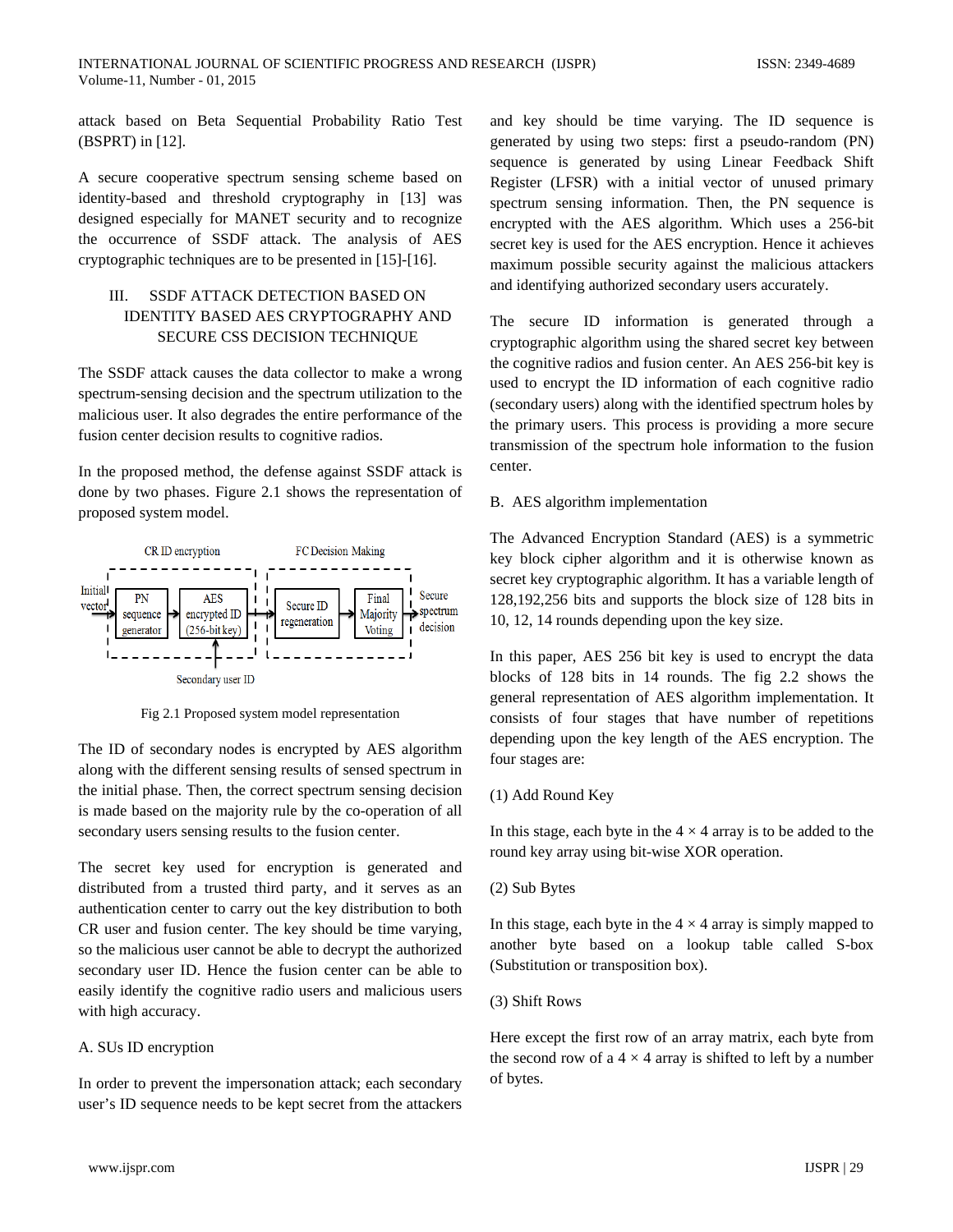### (4) Mix Column

Each byte in a column is replaced by a combination of 4 bytes within the same column and this operation provides diffusion property.



Fig 2.2 AES 256-bit key implementation process

The key should be extended based on variable length of the AES cryptography and assigned to each round of the AES 256-bit key implementation process. The AES 256-bit key encryption process has been proved to be secure under all well-known attacks and malicious users are computationally infeasible to break the 256-bit key in real time. Significantly, this approach provides accurate identification of authorized secondary users and malicious users.

#### C. FC Decision Making

The fusion center (FC) identifies the trusted secondary users from the attackers by recovering the ID of each secondary node with a shared 256 bit secret key. After the global decision is taken depends upon majority voting rule of local spectrum sensing results of all secondary users. According to the spectrum detection technique, the binary hypothesis test for spectrum sensing can be written as follows.

```
H_0: the primary user is absent (Channel is free)
```

```
H_1: the primary user is present (Channel is busy)
```
The authorized secondary user under SSDF attack is to be identified by the shared AES 256 bit key and the process is defined as follows.

$$
I_F = \begin{cases} 1, & if I_S = I_R \\ 0, & if I_S \neq I_R \end{cases} \tag{1}
$$

 $\text{Here } I_F$  denotes the identification of trusted secondary user at the fusion center;  $I_s$  indicates the ID of individual secondary user and  $I_R$  denotes the regenerated ID of secondary user at the fusion center.From equation (1), the fusion center easily identifies the authorized secondary users and the malicious users.

The majority rule as a special case of voting rule is to be considered as a fusion decision rule can be defined as follows:

$$
D = \begin{cases} H_1 = 1, & \text{if } \sum_{i=1}^{N} D_i \ge \frac{N}{2} \\ H_0 = 0, & \text{if } \sum_{i=1}^{N} D_i < \frac{N}{2} \end{cases} \tag{2}
$$

Here N denotes the total number of secondary users, D indicates the finalspectrum sensing decision of fusion center or global sensing result,  $H_0$  and  $H_1$  indicates the two binary hypotheses, and  $D_i \in \{0,1\}$  represents the individual SU sensing decision result.

The special case of N/2 is referred to as a majority voting rule. When, the sum of individual SU decision more than N/2, indicates the correct spectrum sensing result of the fusion center about the presence of primary user signal to the normal secondary users  $(D = 1)$ . When, the sum of individual SU decision becomes less than N/2, indicating the fusion center takes correct spectrum sensing result about the absence of primary user signal to the normal secondary users  $(D = 0)$ .

Hence, this collaborative spectrum sensing decisionby fusion center makes secure spectrum sensing results to the cognitive radios. And, it is more robust under SSDF attack and provides efficient spectrum sharing to the cognitive radios.

#### IV. SIMULATION RESULTS AND ANALYSIS

In section V, demonstrates the performance of identity based AES cryptography detection scheme against SSDF attack in CR networks. The security in cognitive radio networks are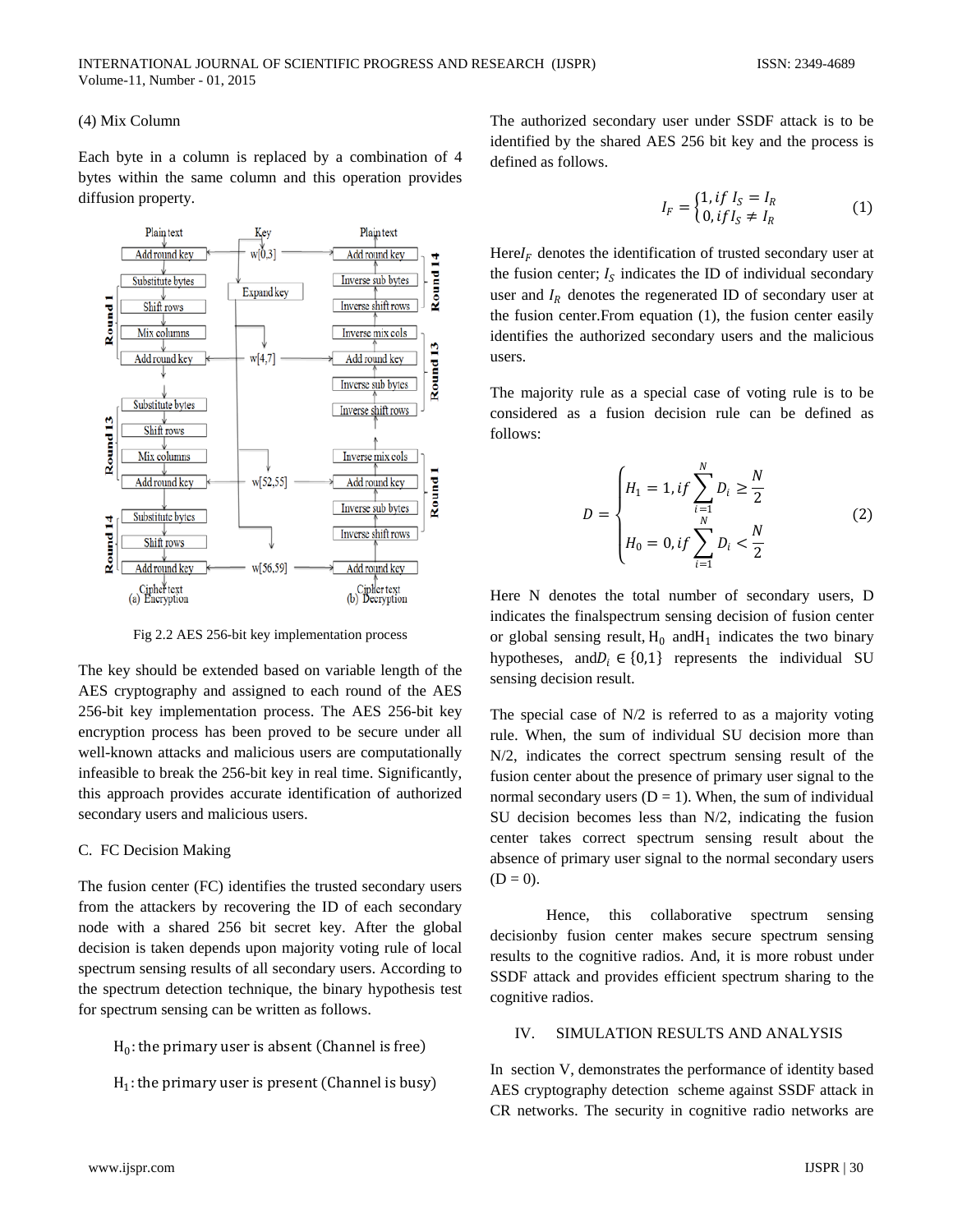implemented by using network simulator is mainly used to implement the protocols in the networking research.

The analyses of parametric performancesare to be designed based on the simulated environment. The detailed simulated parameters of designed simulated environment are presented in the Table 1.

|  |  | TABLE 1. SIMULATED ENVIRONMENT |
|--|--|--------------------------------|
|--|--|--------------------------------|

| <b>PARAMETERS</b>             | <b>SETTINGS</b>    |
|-------------------------------|--------------------|
| Access Node                   | <b>IEEE 802.22</b> |
| Antenna type                  | Omni Antenna       |
| No. of Nodes                  | 40                 |
| Propagation model             | Two ray Ground     |
| <b>Routing Protocol</b>       | <b>AODV</b>        |
| Protocol Layer                | MAC                |
| <b>Common Control Channel</b> |                    |
| Data channel                  | 8                  |
| Network size                  | 1000m×1000m        |

The performance evaluation of proposed method is compared with the conventional method by the performance metrics are detection rate, false alarm rate and throughput.

The above figure represents the detection of honest secondary user under SSDF attack in the simulation environment of cognitive radio network. It consists of 40 nodes and each cognitve radio users coverage area is 540m.

The accuracy in the detection of honest secondary users is measured by the detection rate. And set the number of malicious users as 20 in the simulation environment.



Fig 4.1: Honest SU & MU detection model





Fig 4.2 Detection rate of honest SUwith varying number of attackers

The detection accuracy of trusted SU comparison between ARC model and proposed model are illustrated in Fig 4.2. Here the proposed model achieves high detection accuracy and provides significant identification of trusted SU accurately with varying number of malicious users.

In fig 4.2, shows the comparative analysis of false alarm rate of both the proposed and existing ARC (Adaptive reputation based clustering) model.



Fig 4.3 Comparison of False Alarm Rate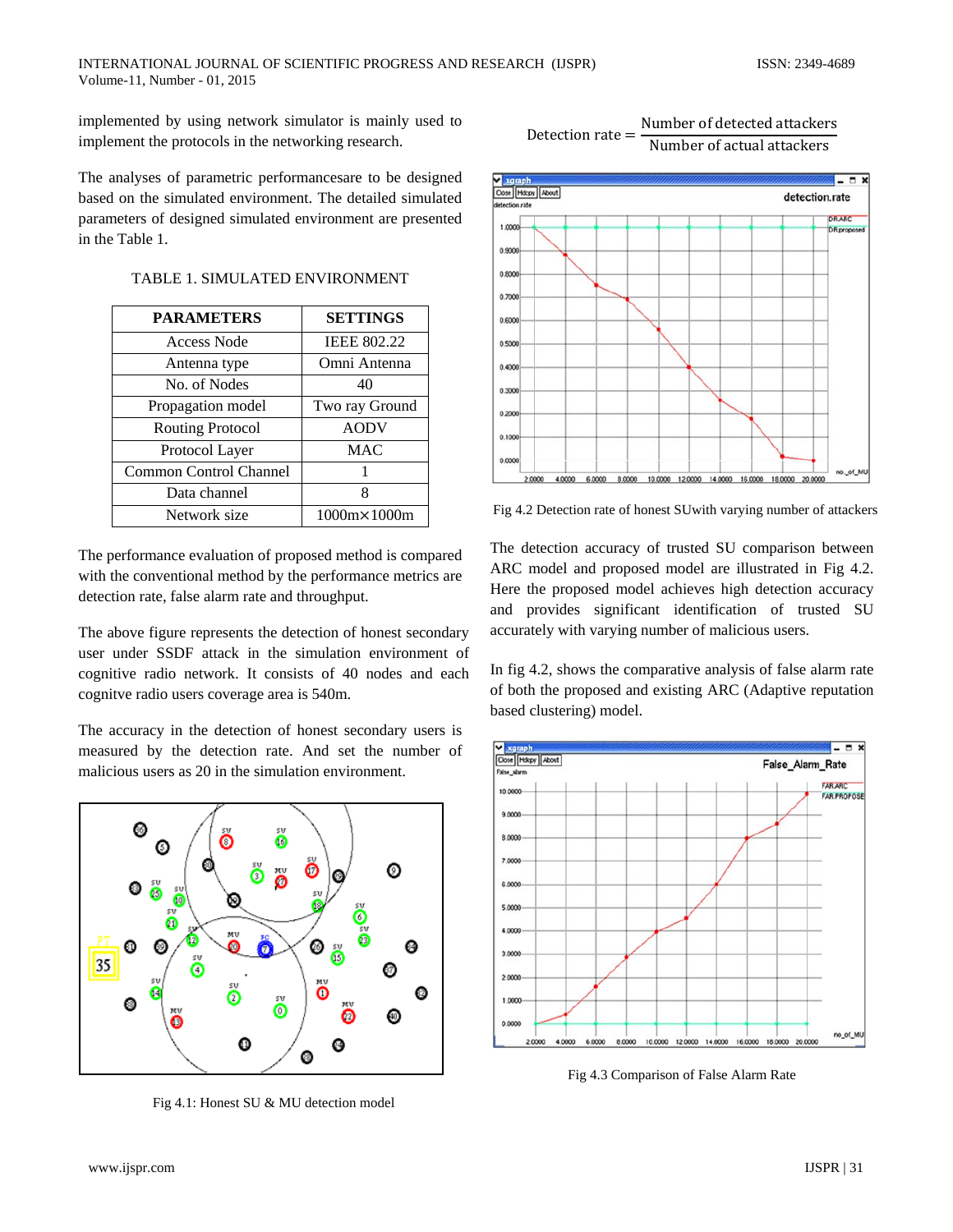The evaluation of false alarm are to be measured for the purpose of measuring how many nodes are misidentified as an attacker. False alarm is to be described as the fusion center, are mistakenly identifingthe malicious users as a honest secondary user.



Fig 4.4 Comparison of Throughput

When compared with the existing model, the proposed model achieves zero false alarm rate under varyingnumber of malicious users. The false alarm rate (FAR)is given by,

$$
FAR = \frac{Number of honest SU misidentified}{Number of actually identified attacks}
$$

The throughput comparison of both existing ARC and proposed scheme are evaluated in fig 4.3. Compared with ARC method, the throughput for proposed model is to be increased gradually according to corresponding time in seconds.

$$
Throughout = \frac{Received data}{ Transmission time}
$$

From the above discussions, the proposed model achieves high detection rate accuracy than the ARC method. And produce zero false alarm rate under varyingnumber of malicious users. Therefore, the proposed method should effectively combat against SSDF attack in CRN.

# V. CONCLUSION

In this paper, an identity based AES cryptography detection technique to effectively combat the SSDF attack in cognitive radio network is illustrated. The comparative analyses of proposed scheme with the existing adaptive reputation based clustering method are analyzed in the simulation results. The honest secondary users in large scale cognitive radio networks are effectively identified under number of malicious nodes. The proposed approach provides more security, very less false alarm rate and produce high detection accuracy. The effectiveness of proposed scheme enables efficient spectrum sharing of unlicensed spectrum to the secondary users and provides robust system performance to the cognitive radios.

### **REFERENCES**

- [1] Chowdhury S. Hyder, Brendan Grebur, Li Xiao and Max Ellison, "Adaptive Reputation based Clustering against Spectrum Sensing Data Falsification Attacks", *IEEE Transactions on Mobile Computing*, Vol. 13, no. 8, pp. 1707- 1719, Aug. 2014.
- [2] Shraboni Jana, Kai Zeng, Wei Cheng, and PrasantMohapatra*,* "Trusted Collaborative Spectrum Sensing for Mobile Cognitive Radio Networks*",IEEE Transactions on Information Forensics and Security*, Vol. 8, no. 9, pp. 1497- 1507, Sep. 2013.
- [3] Li Li, Fangwei Li, Jiang Zhu ,"A Method to Defense against Cooperative SSDF Attacks in Cognitive Radio Networks", in proc. *IEEE Symp.Commun.,*2013*.*
- [4] Feng Zhu and Seung Woo Seo, "Enhanced Robust Cooperative Spectrum Sensing in Cognitive Radio", Journal of Communications and Networks, vol. 11, no. 2, pp. 122- 133, April 2009.
- [5] F. Richard Yu, Helen Tang, Minyi Huang, Zhiqiang Li and Peter C. Mason,"Defense against Spectrum Sensing Data Falsification Attacks in Mobile Ad Hoc Networks with Cognitive Radios", in proc *IEEE Int.Conf.Commun.,*2009*.*
- [6] S. Haykin, "Cognitive radio: Brain-empowered wireless communications",*IEEE J. Sel. Areas Commun.*, vol. 23, no. 2, pp. 201–220, Feb. 2005.
- [7] ShaahinTabatabaeeand VahidTabatabaVakili, "A New Method for Sensing Cognitive Radio Network under Malicious Attacker", *Int. J. Communications*, *Network and System Sciences*, no. 6, pp. 60-65, 2013.
- [8] Jianqi Lu, Ping Wei and Zhe Chen, "A Scheme to Counter SSDF Attacks based on Hard Decision in Cognitive Radio Networks", *WSEAS Transactions on Communications*, Volume 13, pp. 242-248, 2014.